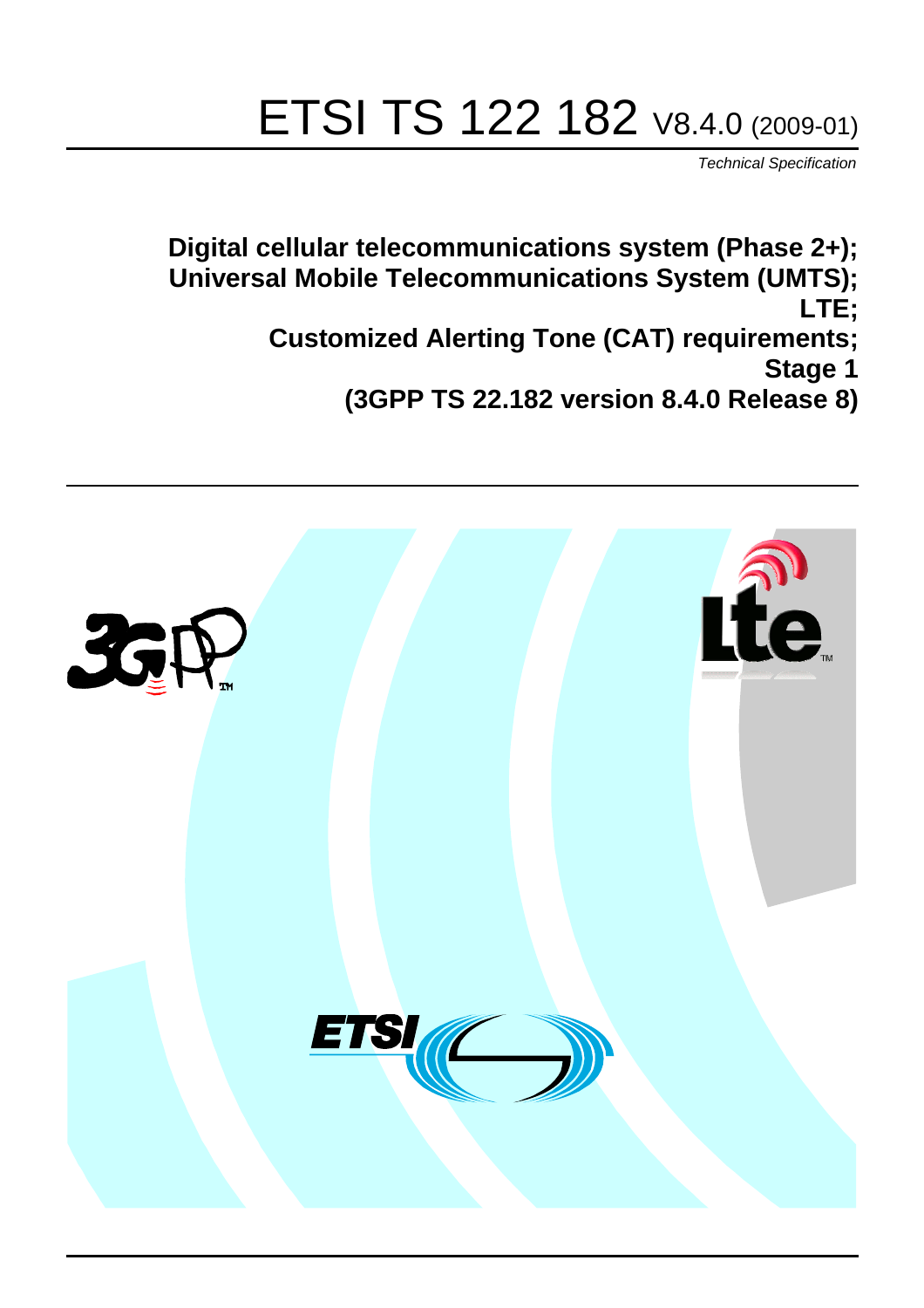Reference DTS/TSGS-0122182v840

Keywords

GSM, LTE, UMTS

#### *ETSI*

#### 650 Route des Lucioles F-06921 Sophia Antipolis Cedex - FRANCE

Tel.: +33 4 92 94 42 00 Fax: +33 4 93 65 47 16

Siret N° 348 623 562 00017 - NAF 742 C Association à but non lucratif enregistrée à la Sous-Préfecture de Grasse (06) N° 7803/88

#### *Important notice*

Individual copies of the present document can be downloaded from: [http://www.etsi.org](http://www.etsi.org/)

The present document may be made available in more than one electronic version or in print. In any case of existing or perceived difference in contents between such versions, the reference version is the Portable Document Format (PDF). In case of dispute, the reference shall be the printing on ETSI printers of the PDF version kept on a specific network drive within ETSI Secretariat.

Users of the present document should be aware that the document may be subject to revision or change of status. Information on the current status of this and other ETSI documents is available at <http://portal.etsi.org/tb/status/status.asp>

If you find errors in the present document, please send your comment to one of the following services: [http://portal.etsi.org/chaircor/ETSI\\_support.asp](http://portal.etsi.org/chaircor/ETSI_support.asp)

#### *Copyright Notification*

No part may be reproduced except as authorized by written permission. The copyright and the foregoing restriction extend to reproduction in all media.

> © European Telecommunications Standards Institute 2009. All rights reserved.

**DECT**TM, **PLUGTESTS**TM, **UMTS**TM, **TIPHON**TM, the TIPHON logo and the ETSI logo are Trade Marks of ETSI registered for the benefit of its Members.

**3GPP**TM is a Trade Mark of ETSI registered for the benefit of its Members and of the 3GPP Organizational Partners. **LTE**™ is a Trade Mark of ETSI currently being registered

for the benefit of its Members and of the 3GPP Organizational Partners.

**GSM**® and the GSM logo are Trade Marks registered and owned by the GSM Association.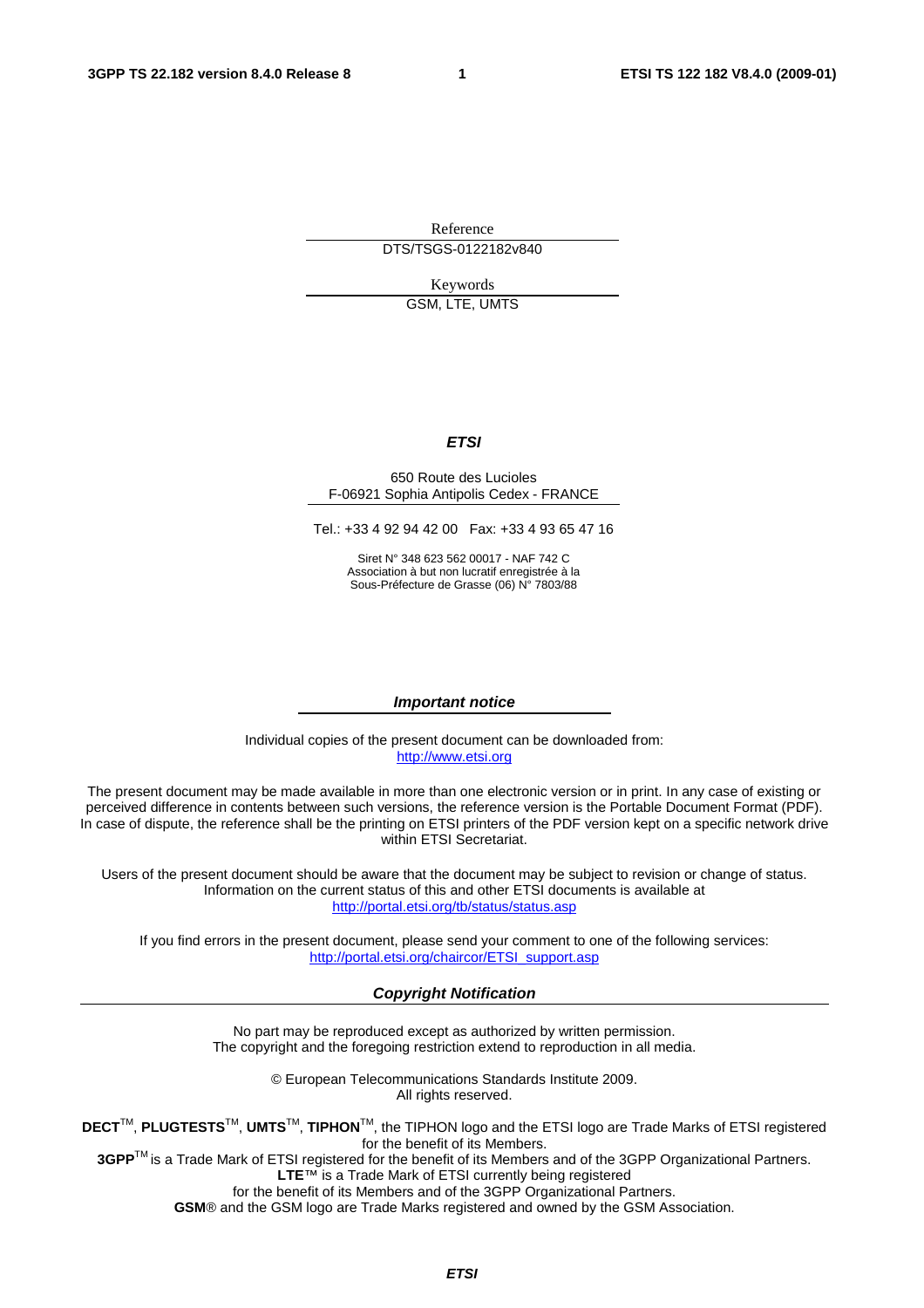# Intellectual Property Rights

IPRs essential or potentially essential to the present document may have been declared to ETSI. The information pertaining to these essential IPRs, if any, is publicly available for **ETSI members and non-members**, and can be found in ETSI SR 000 314: *"Intellectual Property Rights (IPRs); Essential, or potentially Essential, IPRs notified to ETSI in respect of ETSI standards"*, which is available from the ETSI Secretariat. Latest updates are available on the ETSI Web server ([http://webapp.etsi.org/IPR/home.asp\)](http://webapp.etsi.org/IPR/home.asp).

Pursuant to the ETSI IPR Policy, no investigation, including IPR searches, has been carried out by ETSI. No guarantee can be given as to the existence of other IPRs not referenced in ETSI SR 000 314 (or the updates on the ETSI Web server) which are, or may be, or may become, essential to the present document.

# Foreword

This Technical Specification (TS) has been produced by ETSI 3rd Generation Partnership Project (3GPP).

The present document may refer to technical specifications or reports using their 3GPP identities, UMTS identities or GSM identities. These should be interpreted as being references to the corresponding ETSI deliverables.

The cross reference between GSM, UMTS, 3GPP and ETSI identities can be found under [http://webapp.etsi.org/key/queryform.asp.](http://webapp.etsi.org/key/queryform.asp)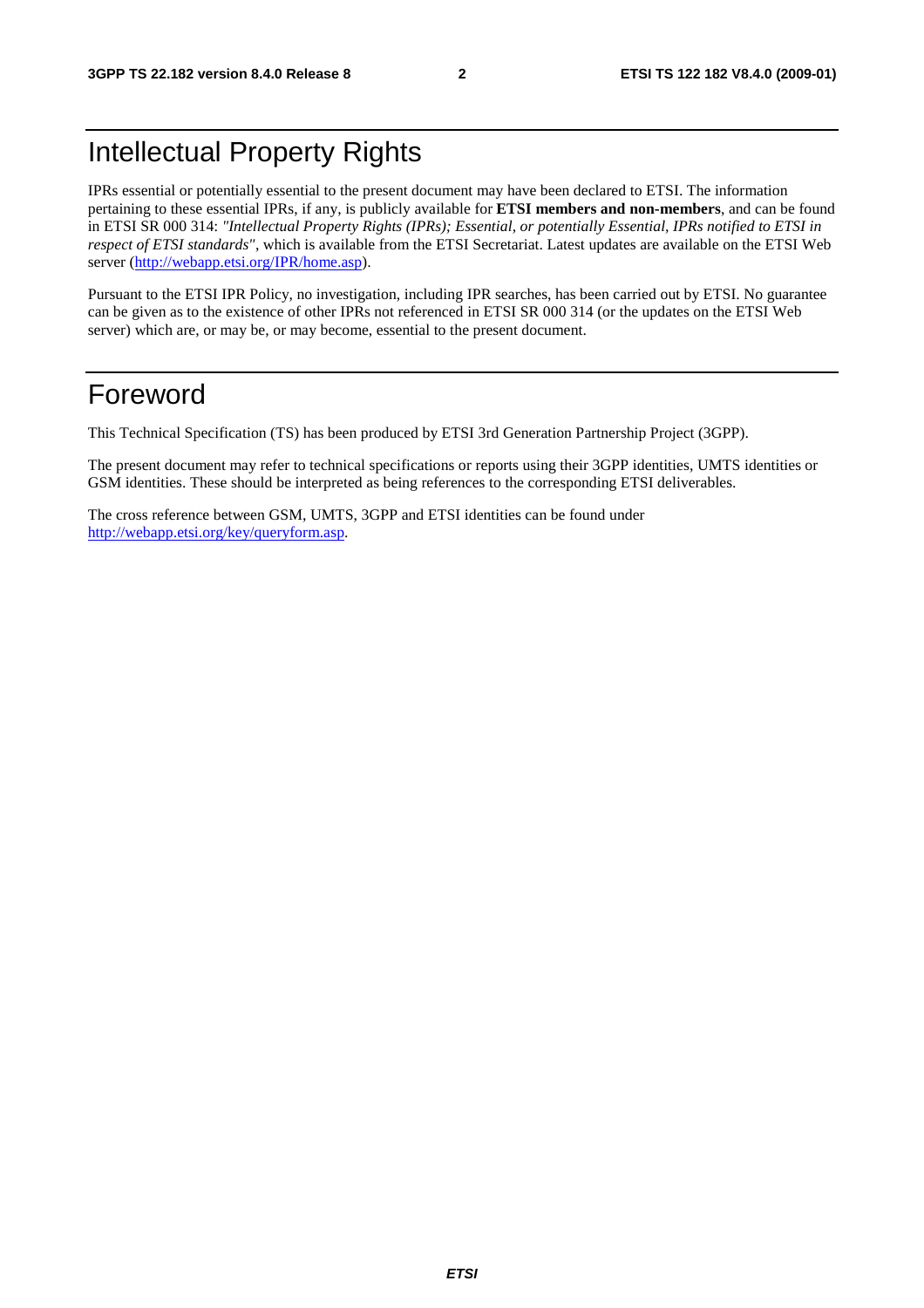$\mathbf{3}$ 

# Contents

| $\mathbf{1}$ |                               |  |
|--------------|-------------------------------|--|
| 2            |                               |  |
| 3            |                               |  |
| 3.1          |                               |  |
| 3.2          |                               |  |
| 4            |                               |  |
| 4.1          |                               |  |
| 4.1.1        |                               |  |
| 4.1.2        |                               |  |
| 4.2          |                               |  |
| 4.2.1        |                               |  |
| 4.2.2        |                               |  |
| 4.2.2.1      |                               |  |
| 4.2.2.2      |                               |  |
| 4.2.3        |                               |  |
| 4.2.3.0      |                               |  |
| 4.2.3.1      |                               |  |
| 4.2.3.2      |                               |  |
| 4.2.3.3      |                               |  |
| 4.2.4        |                               |  |
|              |                               |  |
|              |                               |  |
|              |                               |  |
|              |                               |  |
|              |                               |  |
| 4.3          |                               |  |
| 4.4          |                               |  |
| 4.5          |                               |  |
|              |                               |  |
|              |                               |  |
| 5            |                               |  |
|              | <b>Annex A (informative):</b> |  |
|              |                               |  |
|              |                               |  |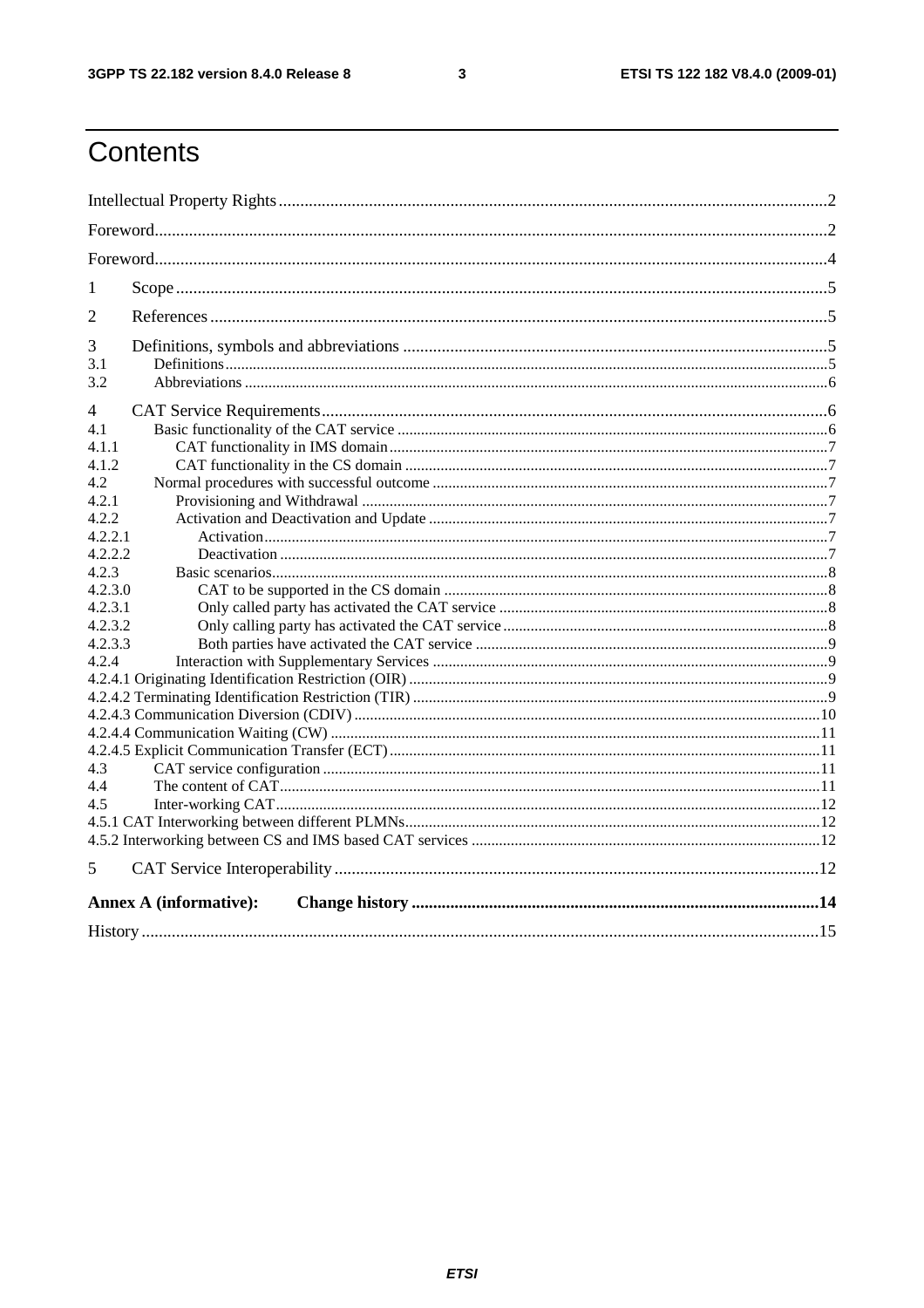# Foreword

This Technical Specification has been produced by the 3<sup>rd</sup> Generation Partnership Project (3GPP).

The contents of the present document are subject to continuing work within the TSG and may change following formal TSG approval. Should the TSG modify the contents of the present document, it will be re-released by the TSG with an identifying change of release date and an increase in version number as follows:

Version x.y.z

where:

- x the first digit:
	- 1 presented to TSG for information;
	- 2 presented to TSG for approval;
	- 3 or greater indicates TSG approved document under change control.
- y the second digit is incremented for all changes of substance, i.e. technical enhancements, corrections, updates, etc.
- z the third digit is incremented when editorial only changes have been incorporated in the document.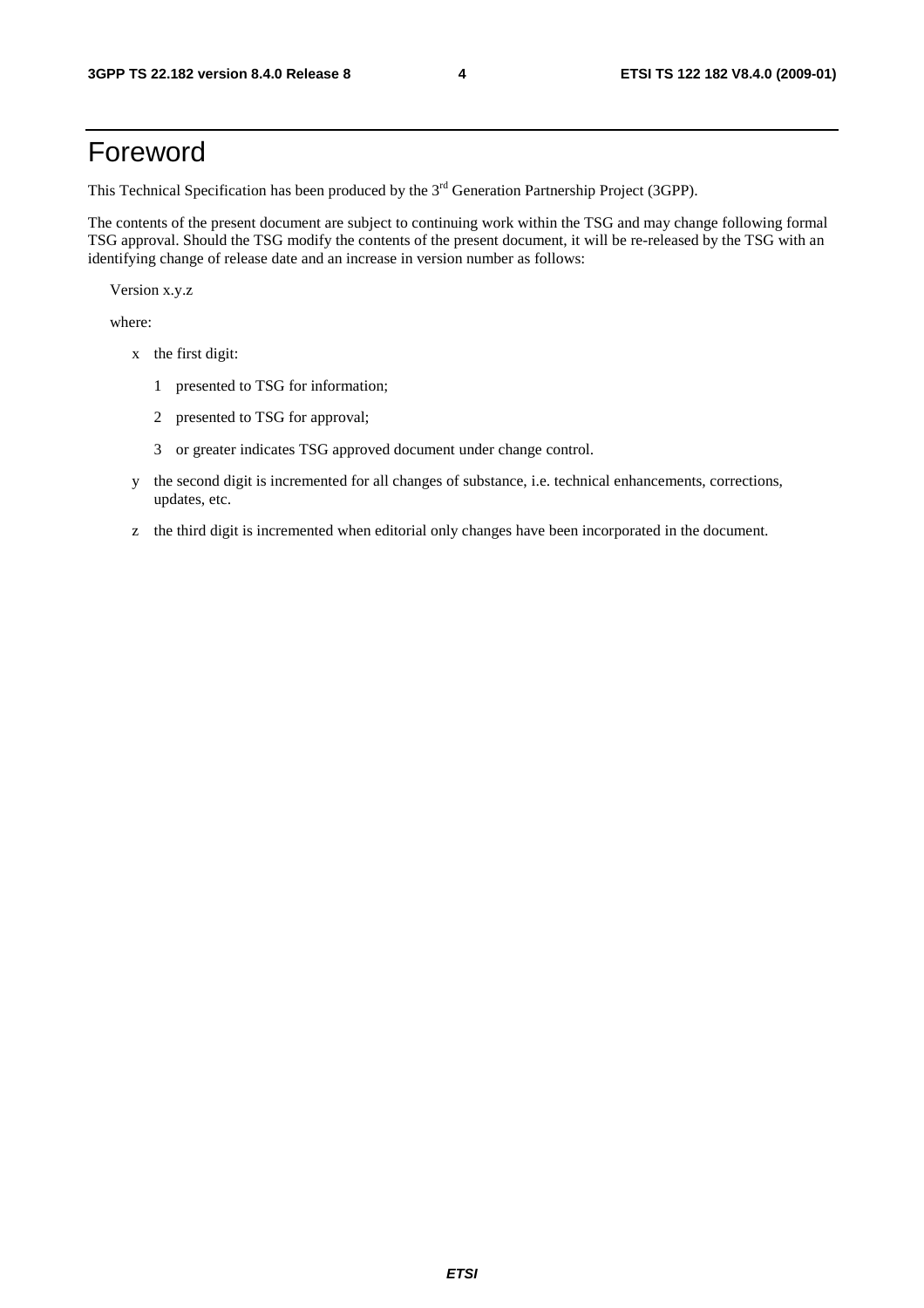## 1 Scope

The present document specifies the requirements and technical considerations for Customized Alerting Tone (CAT) service in both CS and PS domains, especially additional features for roaming and interoperability support.

This document considers voice and multi-media CAT, so the CAT user may experience favourable songs, multi-media clips or other customized alerting tones.

# 2 References

The following documents contain provisions which, through reference in this text, constitute provisions of the present document.

- References are either specific (identified by date of publication, edition number, version number, etc.) or non-specific.
- For a specific reference, subsequent revisions do not apply.
- For a non-specific reference, the latest version applies. In the case of a reference to a 3GPP document (including a GSM document), a non-specific reference implicitly refers to the latest version of that document *in the same Release as the present document*.
- [1] 3GPP TR 21.905: "Vocabulary for 3GPP Specifications".
- [2] 3GPP TS 22.173: "IP Multimedia Core Network Subsystem (IMS) Multimedia Telephony Service and supplementary services; Stage 1".
- [3] 3GPP TS 22.240: "Service requirements for 3GPP Generic User Profile (GUP); Stage 1".

# 3 Definitions, symbols and abbreviations

### 3.1 Definitions

For the purposes of the present document, the terms and definitions given in TR 21.905 [1] and the following apply. A term defined in the present document takes precedence over the definition of the same term, if any, in TR 21.905 [1].

**Alerting Tone:** An indication that is played to the calling party during establishment of a call or during an established call session indicating one of the following:

- that the called subscriber is being alerted.
- the progress of communication request (Call Forward, Call Wait etc.)
- any alerting event during a call session

**Customized Alerting Tone:** An Alerting Tone that is customized by the called subscriber or the calling subscriber. A Customized Alerting Tone (CAT) may e.g. be a piece of recorded or composed music, greeting words , voice, advertisement or video.

**Customized Alerting Tone Service:** A Customized Alerting Tone Service (CAT service) is an operator specific service by which an operator enables the subscriber to customize his alerting tone.

**CAT Inter-action**: is the interaction of the CAT service with other services, e.g. CAT Inter-action with Call Forwarding.

**CAT Inter-working** : Multiple Domains Inter-working is the interworking of a CAT service over different domains or subsystems (CS or IMS) as well as between PLMNs.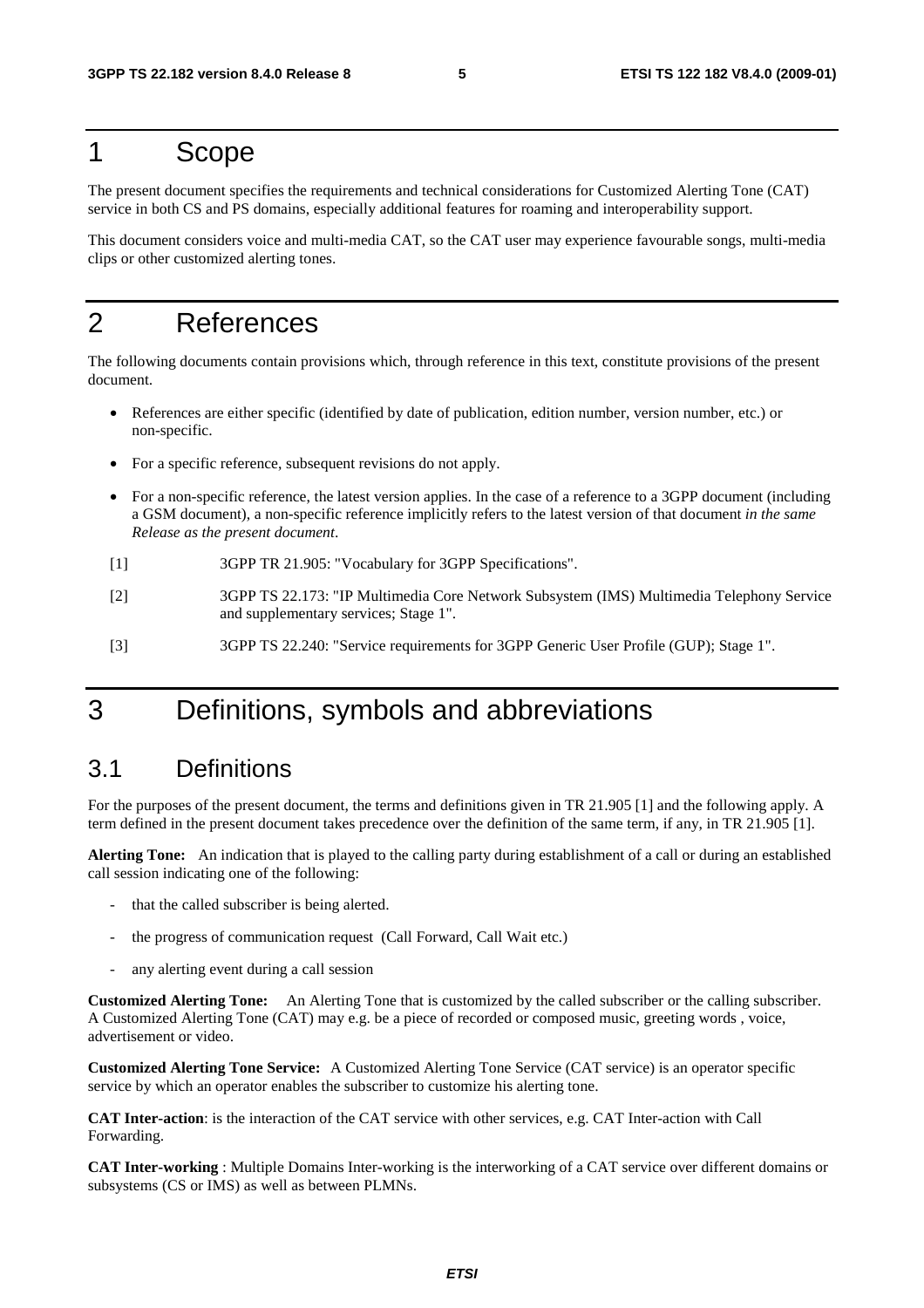**CAT content provider:** A service provider that provides a set of Alerting Tones for use as CAT for subscribers of the CAT service. A 3GPP operator may be a CAT content provider.

### 3.2 Abbreviations

For the purposes of the present document, the abbreviations given in TR 21.905 [1] and the following apply. An abbreviation defined in the present document takes precedence over the definition of the same abbreviation, if any, in TR 21.905 [1].

CAT Customized Alerting Tone

# 4 CAT Service Requirements

# 4.1 Basic functionality of the CAT service

The Customized Alerting Tone Service (CAT service) is an operator specific service by which an operator enables the subscriber to customize the alerting tone which is played to the calling party. CAT service should not negatively affect the conversation between calling and called parties, e.g. no voice/video clipping, no longer communication setup time.

- The service user shall be able to subscribe the CAT service, activate the CAT service, update the settings, e.g. to change his active CAT.
- The calling party shall be able to experience the CAT set by the called CAT service subscriber.
- The CAT shall override the default alerting tone towards the calling party.
- The operator should have the capability to store multiple CATs per CAT service subscriber.
- The CAT subscriber should be able to configure the CAT service. The CAT service should be able to select the appropriate CAT according to the rules. The CAT subscriber profile is based on the following parameters:
	- 1. CAT content descriptor Pointing to the right content or combination of contents (e.g. personal prompt plus chosen music track).
	- 2. CAT timing descriptor Time of day, day of week, specific date and intervals based on each of those parameters.
	- 3. User (called/calling party) descriptor user ID (or group ID of users), user presence, user location, CAT user charging mode
- Note 1: As location information may be restricted in some instances, the default user location may be a generic "unknown".
- Note 2: Presence information for a CS user is limited to attached or detached
- The CAT service shall be able to select the appropriate CAT according to the CAT user profile.
- It should be possible to inform the user about status and changes in his CAT service, e.g. close expiry date for the CAT service or a particular CAT content.

Note: This information may be provided by existing means such as SMS and web access.

- The operator shall be able to charge for the CAT service.
- The called party shall be able to pre-configure the CAT service. The preconfigured service is played upon receipt of an incoming communication notification. This may be based upon the calling party identity.
- The calling party should be able to reject the CAT service based on rules e.g. time, the identity of the called party.
- It shall be possible for a CAT subscriber to subscribe to a CAT that is provided by a third party content provider.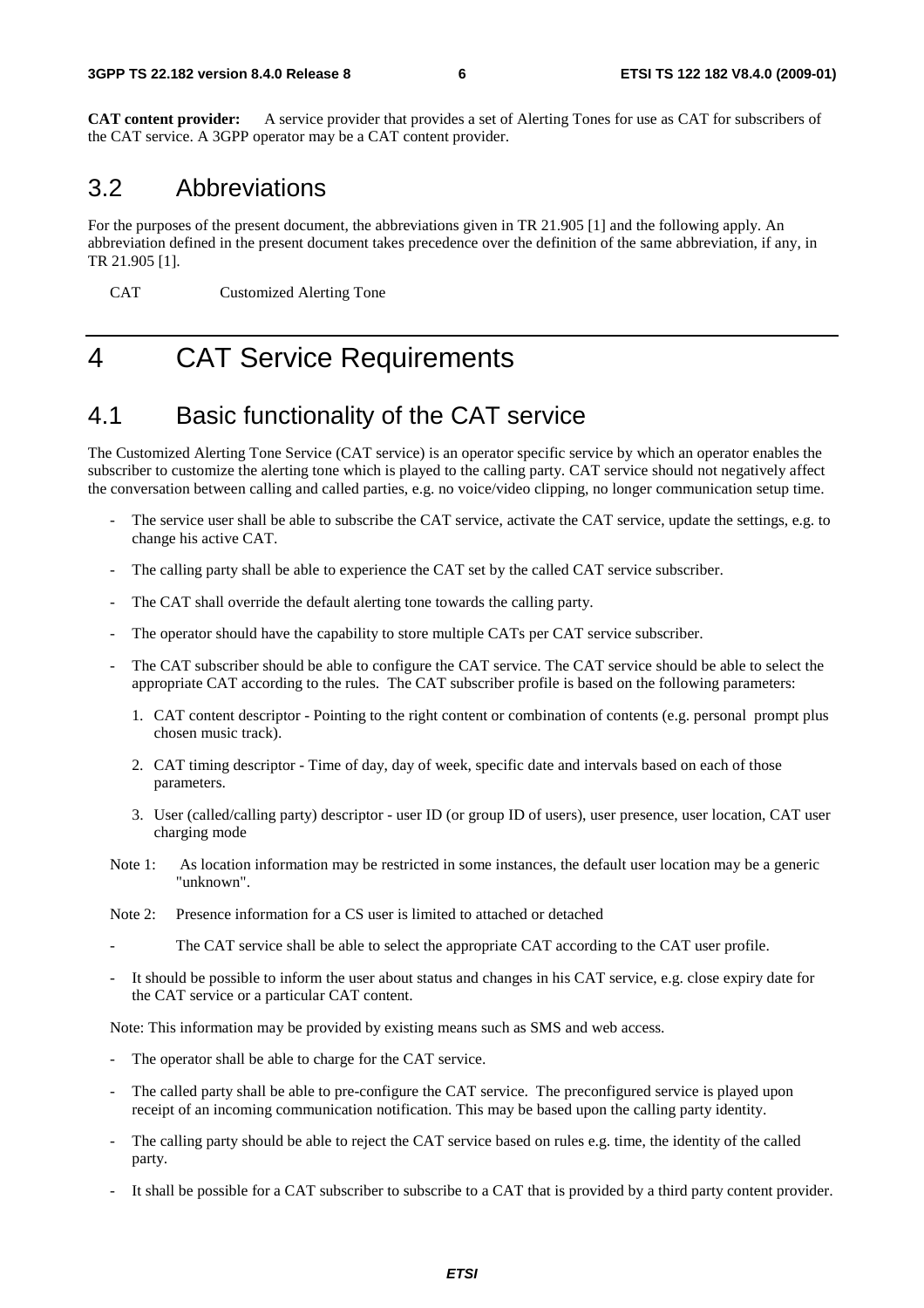# 4.1.1 CAT functionality in IMS domain

The functions identified here are specific to communications made between users within the IMS.

The calling party shall be able to experience the CAT set by the called CAT service subscriber, both when the calling party is within HPLMN and when roaming.

# 4.1.2 CAT functionality in the CS domain

The functions identified here are specific to communications made between users within the CS domain.

- The calling party shall be able to experience the CAT set by the calling CAT service subscriber when in the HPLMN. When roaming this function may not be available.
- The calling party"s operator shall be able to configure which CAT should have priority, the one set by the called or calling CAT service subscriber. By default, if no preference is set, the CAT set by the calling party has priority.
- When the called party answers the communication the CAT shall stop.
- When the CAT is playing, the calling party shall be able to stop it, subject to service provider policy, and then he shall experience the default alerting tone for the duration of the communication establishment. The pre-requisites are that both called and calling user are subscribers to the same HPLMN and the calling user is within the HPLMN.

Note 1: The default alerting tone may be a CAT selected by the operator in the event of e.g. CAT STOP.

- The calling user shall have the possibility to copy the CAT of the called user as his own while the CAT is being played. The pre-requisites are that the called user has enabled CAT sharing, if applicable, for that instance of CAT and that both users are subscribers to the same HPLMN and the calling user is within the HPLMN.
- Note 2: A CAT might also be copied offline via e.g. web interface but that functionality does not require standardisation.
- Note 3: The expression "to copy the CAT" does not necessarily mean that the CAT is actually copied. It may also mean that a purchase request is being sent to the CAT service provider.

# 4.2 Normal procedures with successful outcome

### 4.2.1 Provisioning and Withdrawal

The CAT Service can be provisioned and withdrawn by the operator per subscriber. Procedures for provisioning and withdrawal are out of scope of standardisation.

### 4.2.2 Activation and Deactivation and Update

#### 4.2.2.1 Activation

When a subscriber activates his CAT Service he shall be able to specify which CAT a calling user should experience, or use the operator"s default setting.

After a subscriber has activated his CAT Service a calling user should experience the CAT that was chosen by the subscriber.

### 4.2.2.2 Deactivation

After a subscriber has deactivated his CAT Service a calling user should experience the default alerting tone.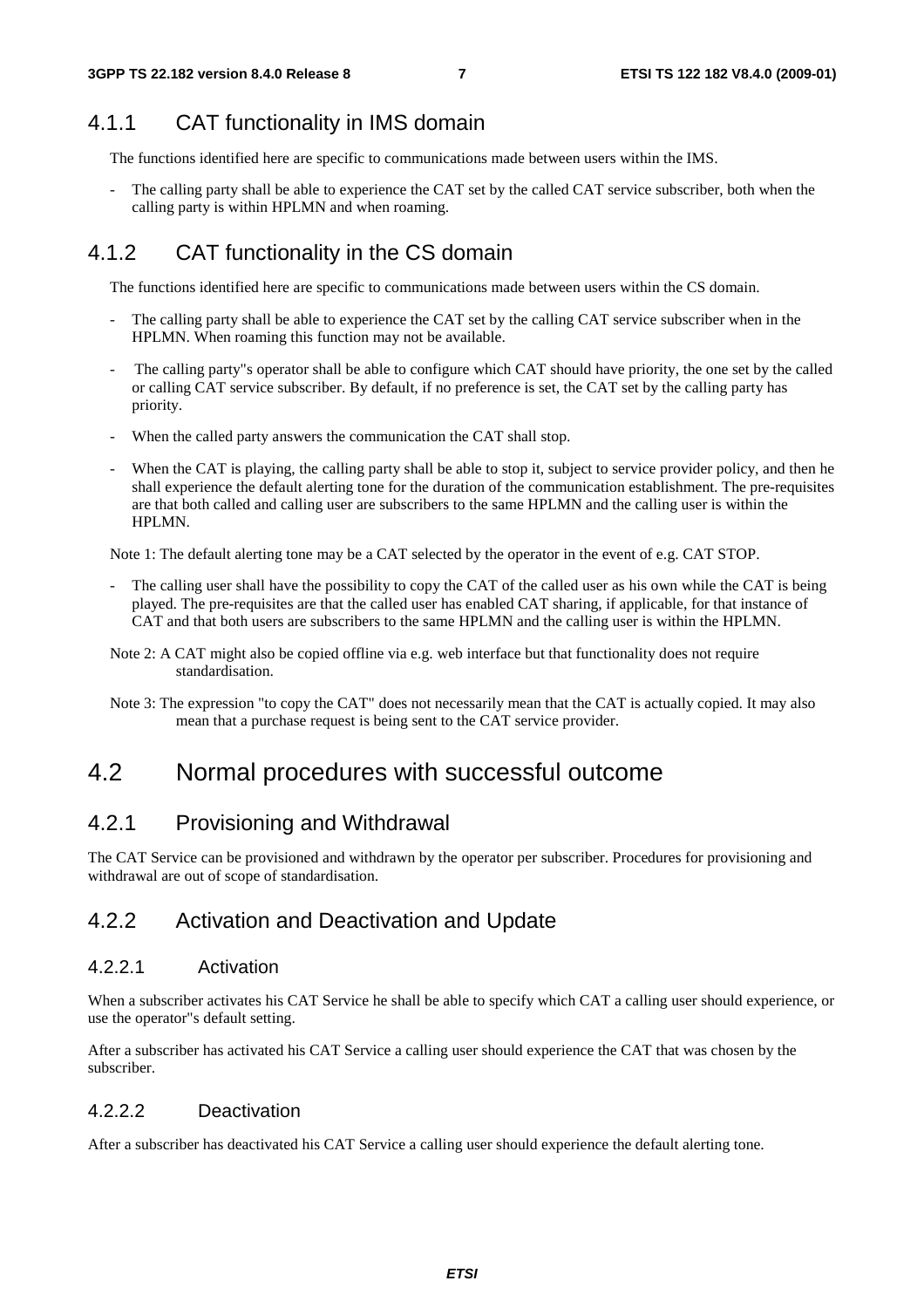#### 4.2.3 Basic scenarios

#### 4.2.3.0 CAT to be supported in the CS domain

Alerting the called subscriber constitute the basic CAT service requirements, while other CATs may be considered optional

The following table summarize these cases:

|  | <b>Table 0: Normal Operation Scenarios</b> |
|--|--------------------------------------------|
|--|--------------------------------------------|

| <b>Scenarios</b>                                                                   | <b>CAT Support</b> |
|------------------------------------------------------------------------------------|--------------------|
| The called subscriber is being alerted                                             | Mandatory          |
| The progress of communication request (Call<br>Forward, Call Wait, User busy etc.) | Mandatory          |
| thers                                                                              | Optional           |

#### 4.2.3.1 Only called party has activated the CAT service

In the following scenarios, contained in table 1, it is assumed that the called party (B) has activated his CAT Service. Calling party (A) is calling B. The calling party has not subscribed and/or activated the CAT service.

The Customized Alerting Tone of B is CAT-B.

#### **Table 1: Normal Operation Scenarios**

|   | <b>Called party B</b><br>(condition) | <b>Required behaviour</b>                                                                                   |
|---|--------------------------------------|-------------------------------------------------------------------------------------------------------------|
|   | B, ringing                           | A experiences CAT-B                                                                                         |
| 2 | B, busy                              | A experiences busy indication.                                                                              |
| 3 | B, no answer                         | First A experiences CAT-B and then the "no<br>answer" indication after B"s "no answer"<br>timer has expired |
|   | B, not reachable                     | A experiences "not reachable" indication                                                                    |

#### 4.2.3.2 Only calling party has activated the CAT service

In the following scenarios, contained in table 2, it is assumed that only the calling party (A) has activated his CAT Service. Calling party (A) is calling B. The called party has not subscribed and/or activated the CAT service.

The Customized Alerting Tone of A is CAT-A,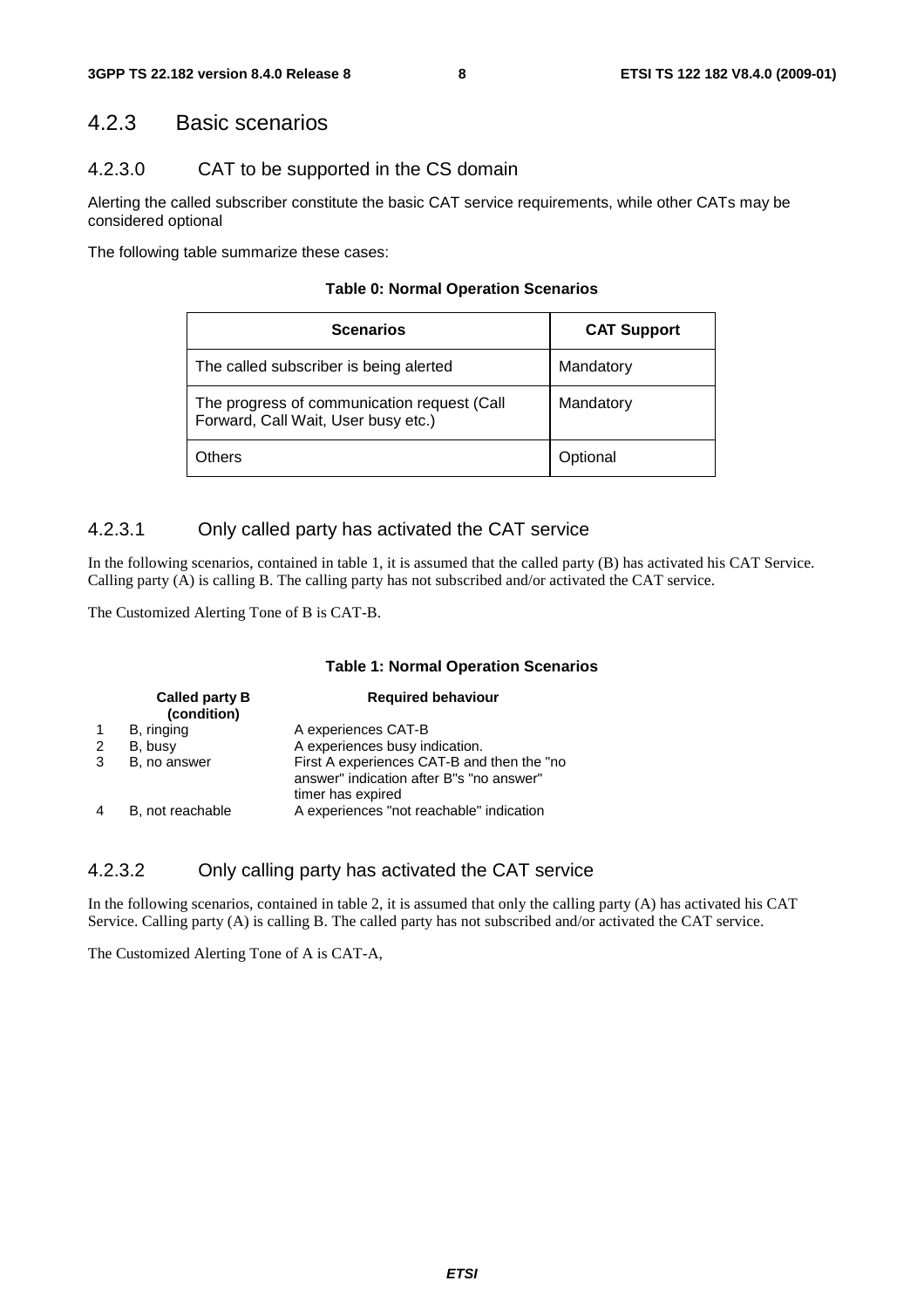|   | <b>Called party B</b><br>(condition) | <b>Required behaviour</b>                                                                                                                                                               |
|---|--------------------------------------|-----------------------------------------------------------------------------------------------------------------------------------------------------------------------------------------|
|   | B, ringing                           | Depending on A settings, subscriber A will<br>experience either CAT-A or the default<br>alerting tone.                                                                                  |
|   | B, busy                              | Depending on A settings, subscriber A will<br>experience either CAT-A or the default busy<br>tone.                                                                                      |
| 3 | B, no answer                         | Depending on A settings, subscriber A will<br>experience either CAT-A or the default<br>alerting tone and then the "no answer"<br>indication after B"s "no answer" timer has<br>expired |
|   | B, not reachable                     | A experiences "not reachable" indication                                                                                                                                                |

#### **Table 2: Normal Operation Scenarios**

#### 4.2.3.3 Both parties have activated the CAT service

In the following scenarios, contained in table 3, it is assumed that both the calling party  $(A)$  and called party  $(B)$  have activated the CAT Service. Calling party (A) is calling B.

The Customized Alerting Tone of B is CAT-B, the Customized Alerting Tone for A is CAT-A.

|   | Called party B<br>(condition) | <b>Required behaviour</b>                                                                                                                                                                      |
|---|-------------------------------|------------------------------------------------------------------------------------------------------------------------------------------------------------------------------------------------|
|   | B, ringing                    | Depending on A settings, A experiences<br>CAT-A, CAT-B or the default alerting tone.                                                                                                           |
| 2 | B, busy                       | Depending on A settings, subscriber A will<br>experience either CAT-A or the default busy<br>tone.                                                                                             |
| 3 | B, no answer                  | Depending on A settings, subscriber A will<br>experience either CAT-A, CAT-B or the<br>default alerting tone and then the "no<br>answer" indication after B"s "no answer"<br>timer has expired |
|   | B, not reachable              | A experiences "not reachable" indication                                                                                                                                                       |

#### **Table 3: Normal Operation Scenarios**

#### 4.2.4 Interaction with Supplementary Services

The following section describes the interaction between CAT and the IMS Multimedia Telephony supplementary services defined in [22.173] and the equivalent CS supplementary services.

#### 4.2.4.1 Originating Identification Restriction (OIR)

The OIR service takes precedence over the CAT service subscribed by the calling party or by the called party. If the called party has a CAT associated to the calling party"s identity, the service will not be invoked. If the called party has a CAT not associated to the calling party"s identity then the service is invoked.

#### 4.2.4.2 Terminating Identification Restriction (TIR)

The TIR service takes precedence over the CAT service subscribed by the calling party or by the called party. If the calling party has a CAT associated to the called party"s identity, the service will not be invoked. If the calling party has a CAT not associated to the calling party"s identity then the service is invoked. The CAT service can take precedence over the TIR service when the calling party has an override category, such as the police, for which the TIR service is not applied.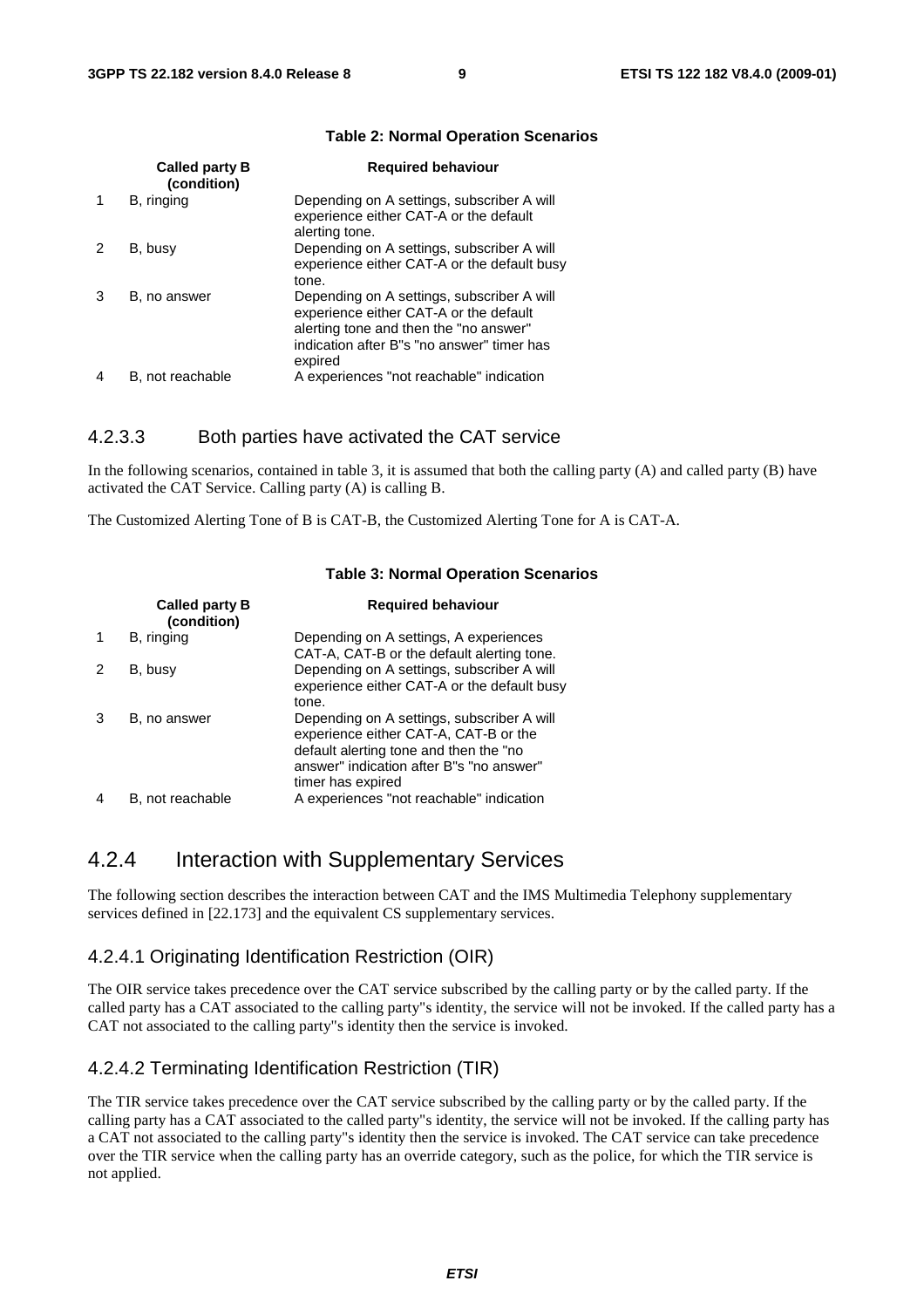#### 4.2.4.3 Communication Diversion (CDIV)

Additionally, for call-forwarding scenarios, it is assumed that Forwarded-to-party (C) has activated his CAT Service. The Customized Alerting Tone of C is called CAT-C. The Customized Alerting Tone of D is called CAT-D. The calling party has not subscribed and/or activated the CAT service. If applicable, the CAT experienced by the calling user should be the one customized for the user by the connected-to-party

In the following table, all the CATs that A experiences in the column "Required behaviour" may be replaced by CAT-B, if the operator wants to deploy so.

#### **Table 4: Supplementary Service Interaction Scenarios**

|              | Called party B<br>(condition)                                                                                               | Forwarded-to-party<br>(condition)                                                                    | <b>Required behaviour</b>                                                         |
|--------------|-----------------------------------------------------------------------------------------------------------------------------|------------------------------------------------------------------------------------------------------|-----------------------------------------------------------------------------------|
| $\mathbf{1}$ | B has activated Call<br>Forwarding<br>Unconditional (CFU) to<br>C and A''s call is<br>forwarded to C                        | C, ringing                                                                                           | A experiences CAT-C                                                               |
| 2            | B has activated Call<br>Forwarding on Busy<br>(CFB) to C, B is busy<br>and A"s call is<br>forwarded to C                    | C, ringing                                                                                           | A experiences CAT-C                                                               |
| 3            | <b>B</b> has activated Call<br>Forwarding on No<br>Reply (CFNRy) to C<br>and A"s call is<br>forwarded to C                  | C, ringing                                                                                           | A experiences CAT-B until B"s CFNRy timer<br>has expired. Then experiences CAT-C. |
| 4            | <b>B</b> has activated Call<br>Forwarding on Not<br>Reachable (CFNRc) to<br>C and A''s call is<br>forwarded to C            | C, ringing                                                                                           | A experiences CAT-C                                                               |
| 5            | B has activated a Call<br>Forwarding to C and C<br>has activated a Call<br>Forwarding to D so A"s<br>call is forwarded to D | Tandem Forwarding:<br>C has activated a Call<br>Forwarding to D and<br>A's call is forwarded<br>to D | A experiences CAT-D                                                               |

Table 5 describes when the calling party has subscribed and activated the CAT service.

#### **Table 5: Supplementary Service Interaction Scenarios**

|               | Called party B<br>(condition)                                                                                                                                                                                           | Forwarded-to-party<br>(condition) | <b>Required behaviour</b>                                                                                                 |
|---------------|-------------------------------------------------------------------------------------------------------------------------------------------------------------------------------------------------------------------------|-----------------------------------|---------------------------------------------------------------------------------------------------------------------------|
| 1             | A has activated CAT-A<br>and B has activated<br>Call Forwarding<br>Unconditional (CFU),<br>Call Forwarding on<br>Busy (CFB) or Call<br>Forwarding on Not<br>Reachable (CFNRc) to<br>C.<br>A's call is forwarded to<br>C | C, ringing                        | Depending on operator settings, subscriber<br>A will experience the CAT set for user B, C<br>or the default ringing tone. |
| $\mathcal{P}$ | B has activated Call<br>Forwarding on No<br>Reply (CFNRy) to C<br>and A"s call is<br>forwarded to C                                                                                                                     | C, ringing                        | A experiences CAT-A for user B until B"s<br>CFNRy timer has expired. Then experiences<br>CAT-A for user C.                |

It should be possible to configure the CAT service so that different CATs are used according to user profile (e.g. Date, Time, Call status)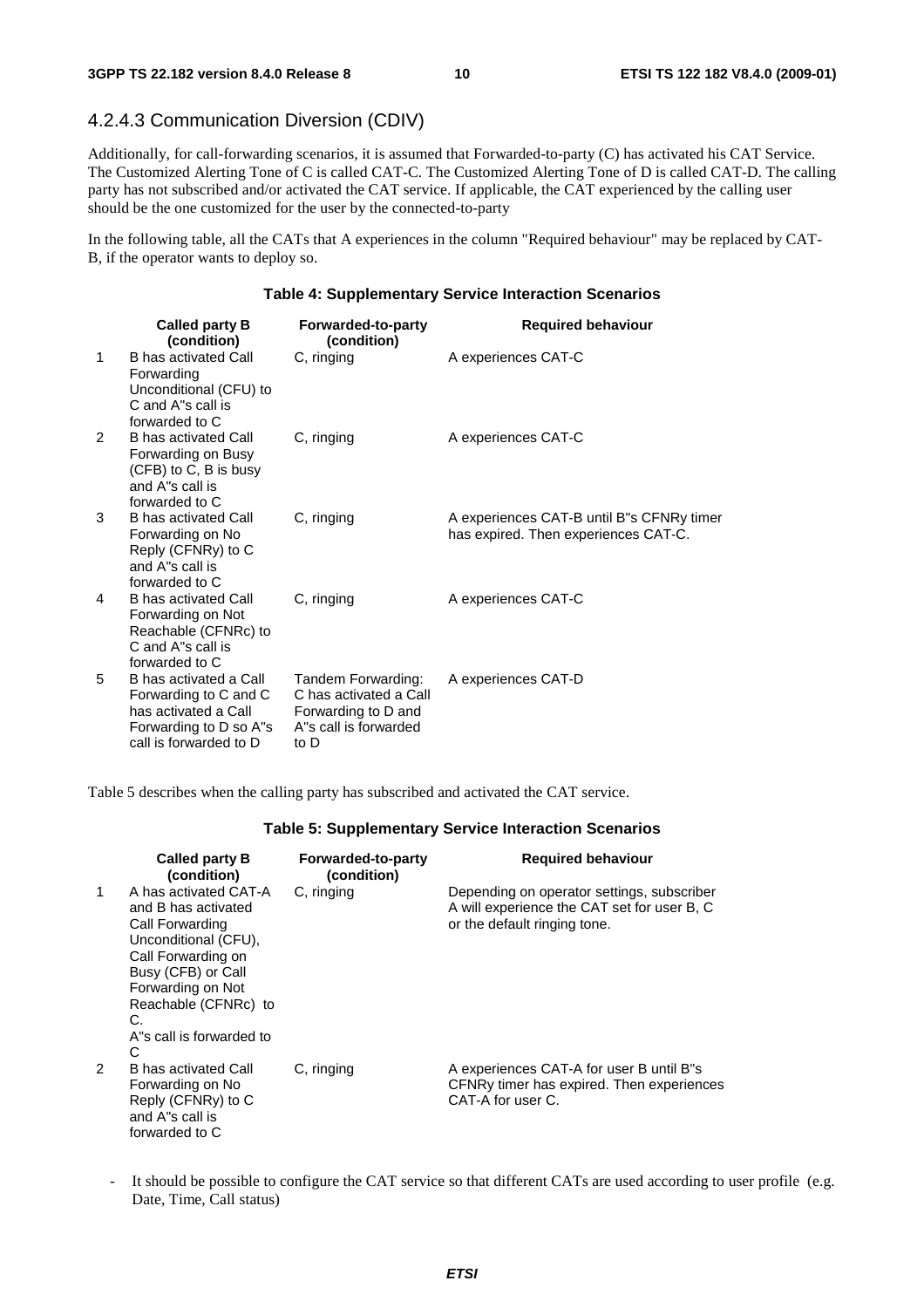#### 4.2.4.4 Communication Waiting (CW)

If the called party has activated the communication waiting and he is busy, depending on the operator"s settings, the calling party will experience either the CAT service or the default communication waiting indication.

#### **Table 6: Supplementary Service Interaction Scenarios**

|              | <b>Called party B</b><br>(condition)                                                                         | Forwarded-to-party<br>(condition) | <b>Required behaviour</b>                                                                                  |
|--------------|--------------------------------------------------------------------------------------------------------------|-----------------------------------|------------------------------------------------------------------------------------------------------------|
| $\mathbf{1}$ | A has activated CAT<br>and B has activated call<br>waiting. B is engaged in<br>an active or held call.       |                                   | Depending on A settings, subscriber A will<br>experience either CAT-A or the default call<br>waiting tone. |
| $\mathbf{2}$ | B has activated CAT<br>and B has activated call<br>waiting and B is<br>engaged in an active or<br>held call. |                                   | Depending on A settings, subscriber A will<br>experience either CAT-B or the default call<br>waiting tone. |

#### 4.2.4.5 Explicit Communication Transfer (ECT)

The called party (A) has activated the ECT service and the communication is transferred to C. The calling party will only experience the CAT from the C in case of blind transfer and if C has activated the CAT service. In case of consultative transfer the calling party will not experience the CAT service.

### 4.3 CAT service configuration

- A service subscriber, that has activated his CAT service, shall be able to select and update his CAT settings e.g. select a different CAT than the current one. It should be possible to charge the subscriber for selection / update of the CAT settings.
- The calling user should be able to "copy" the last CAT that was experienced in the ongoing call, as his own CAT.
- Note: Operators should be aware that copyrights may be infringed and therefore the operator may need to take appropriate action.

### 4.4 The content of CAT

The content of CAT can be music, voice, text, or video.

In IMS the CAT may be composed of music, voice, text, video, which can be provided by the CAT content provider, operator or by the user himself.

If the calling party is in the CS domain the CAT may be composed of music, voice, video, which can be provided by the CAT content provider, operator or by the user himself.

The content of the CAT service may be dynamically created, possibly taking into account information available in the network, e.g. calling and/or called user"s location and/or presence information.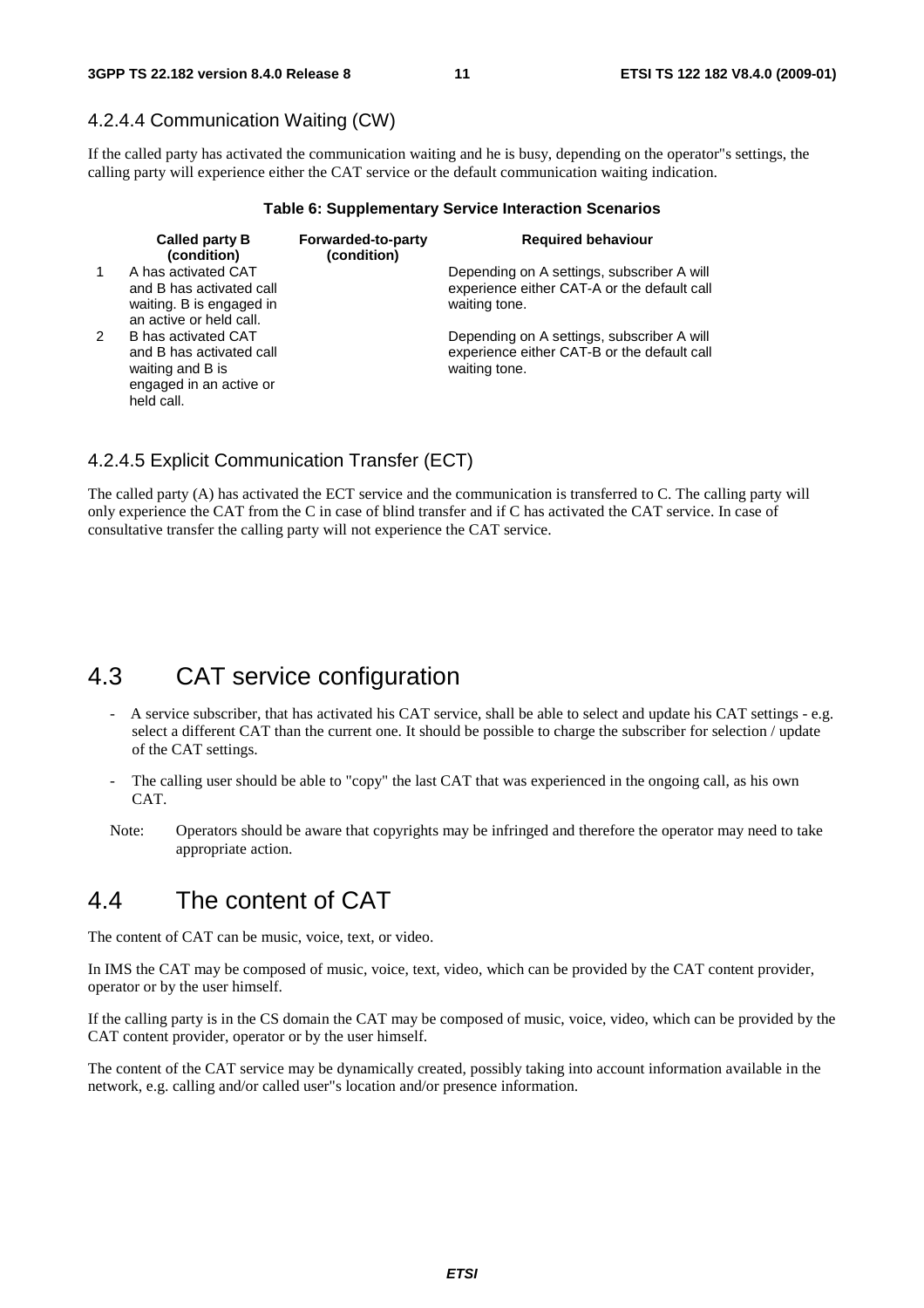# 4.5 Inter-working CAT

### 4.5.1 CAT Interworking between different PLMNs

It is important for a good user experience that CAT works as predicted independently if the called or the calling user is roaming. A standardized CAT solution should therefore fulfil the following end user requirements:

- When calling a user of another PLMN, the calling party shall be able to experience the CAT set by the called party.
- When calling a user of another PLMN, the calling party shall be able to experience the CAT set by the calling party.
- When roaming to another PLMN, the calling party shall be able to experience the CAT set by the called party.
- The calling party shall be able to experience the CAT set by the called party who is roaming to another PLMN.

### 4.5.2 Interworking between CS and IMS based CAT services

The CS and IMS based CAT services should fulfil the following end user requirements:

- When calling a user in the other domain (CS or IMS), the calling party shall be able to experience the CAT set by the called party.
- When calling a user in the other domain (CS or IMS), the calling party shall be able to experience the CAT set by the calling party.
- When calling a CAT service subscriber of another domain (CS or IMS), the calling party should be able to copy the CAT of the called user as his own CAT. The pre-requisites are that the called user has enabled CAT sharing, if applicable, for that instance of CAT and that both users are subscribers to the same HPLMN.
- When calling a CAT service subscriber of another domain (CS or IMS), the calling party should be able to stop an ongoing CAT.

The scope of this interoperability may result in a limited service capability.

# 5 CAT Service Interoperability

### 5.1 Interaction with Charging

The operator shall be able to charge for the CAT service according to the different charging mode (see the table below):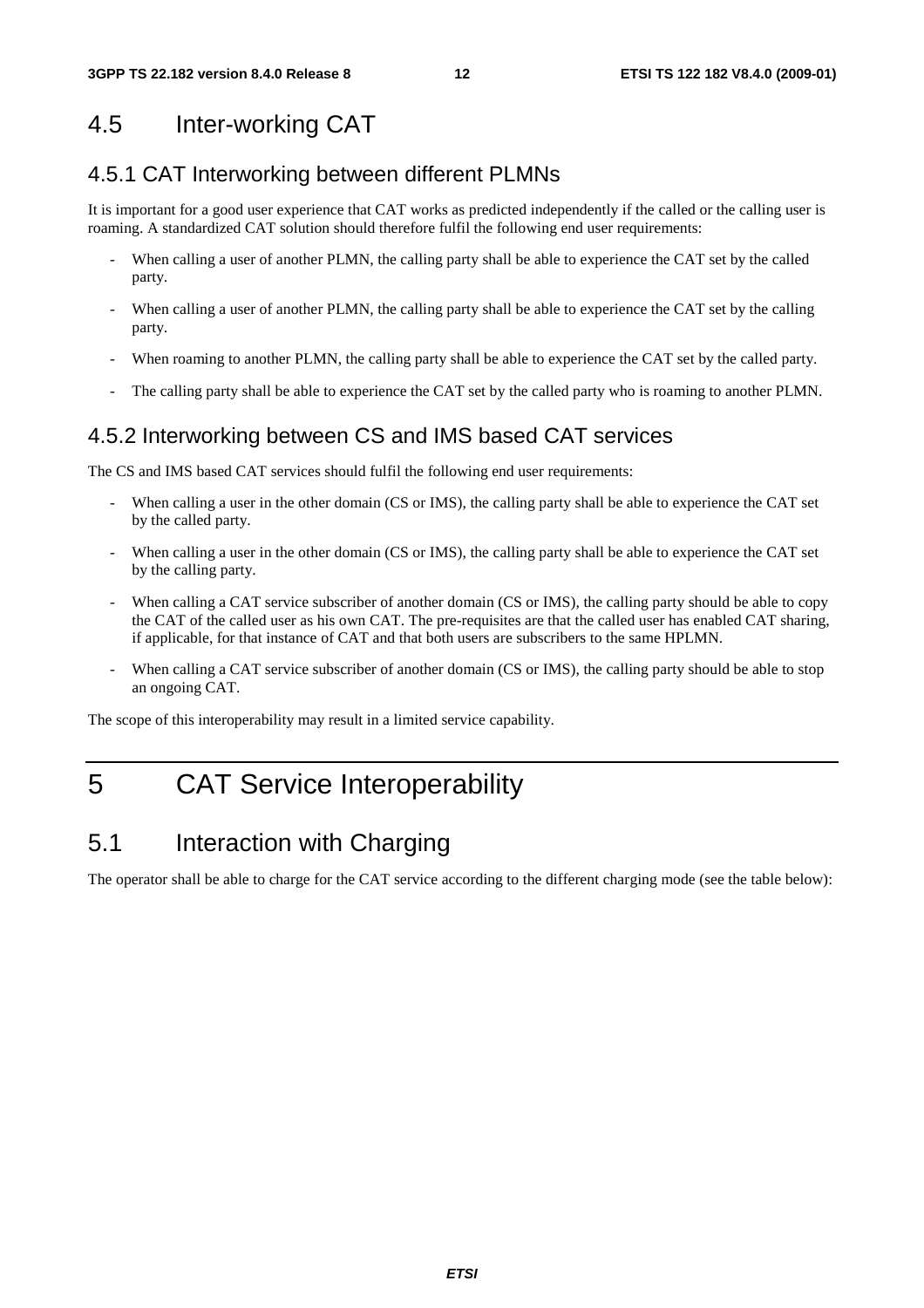| Index | Charging<br>mode                    | <b>Example</b>                                                                               |
|-------|-------------------------------------|----------------------------------------------------------------------------------------------|
| 1     | Service<br>monthly fee              | Fixed (for example monthly) expense for the CAT service.                                     |
| 2     | Fee of<br>purchasing<br><b>CAT</b>  | A subscriber is charged by the system when he purchases<br>CAT, including copying CAT.       |
| 3     | Fee of<br>configuring<br><b>CAT</b> | A subscriber may be charged by the system when he set his<br>CAT or updates his CAT setting. |
| 4     | Fee per CAT<br>usage                | Advertising CAT.<br>High/low quality CAT                                                     |

# 5.2 Interaction with User Profile

- It shall be possible to store a User Profile relevant to CAT.
- It shall be possible to access/manage CAT User Profile by a user/subscriber and/or CAT service provider.
- It shall be possible to manage access rights for
	- User Profile components
	- Media content

.

# 5.3 CAT Fall back

It shall be possible that if the CAT can"t be played for some reason (for example, the CAT system fails, or the CAT content expiry is up, or other reasons), the calling party will experience the traditional prompt tone instead of the CAT,

When the multi-media CAT fails to be played in some condition (such as the caller roams from 3G network to 2G network), the voice CAT may be played instead if possible.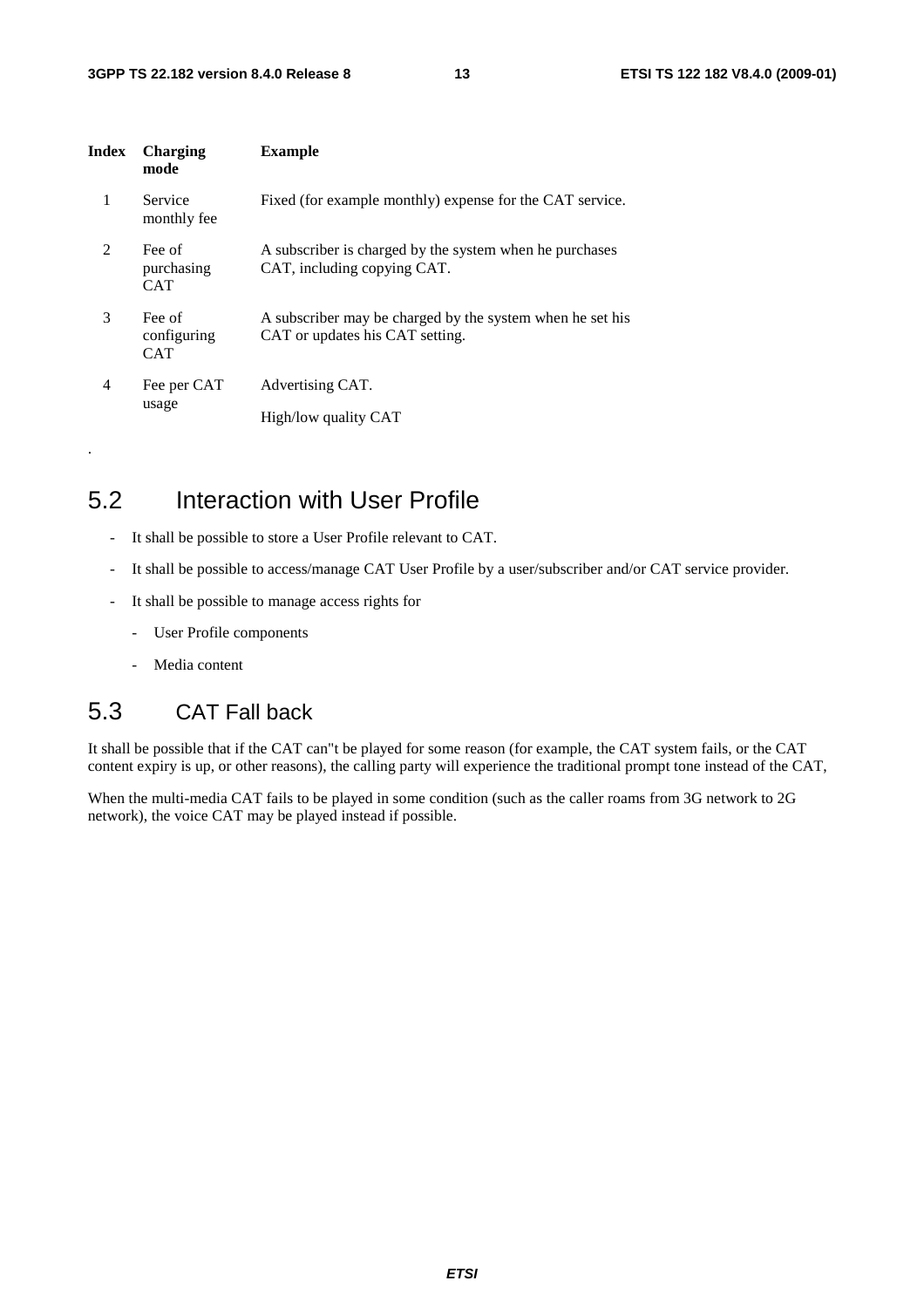# Annex A (informative): Change history

|                | <b>Change history</b> |                     |             |           |     |            |    |                                                               |       |            |                                  |
|----------------|-----------------------|---------------------|-------------|-----------|-----|------------|----|---------------------------------------------------------------|-------|------------|----------------------------------|
|                | <b>Change history</b> |                     |             |           |     |            |    |                                                               |       |            |                                  |
| <b>TSG SA#</b> | <b>SA Doc.</b>        | <b>SA1 Doc</b>      | <b>Spec</b> | <b>CR</b> | Rev | <b>Rel</b> |    | Cat Subject/Comment                                           | Old   | <b>New</b> | WI                               |
| SP-38          |                       | SP-070842 S1-071674 | 22.182      | 0010      |     | Rel-8      | C. | Removal of unworkable<br>requirements                         | 8.0.0 | 8.1.0      | <b>CAT</b>                       |
| SP-38          |                       | SP-070842 S1-071675 | 22.182      | 0006      |     | Rel-8      | C  | Called party CAT selection                                    | 8.0.0 | 8.1.0      | CAT                              |
| SP-38          |                       | SP-070842 S1-071676 | 22.182      | 0008      |     | Rel-8      | C  | <b>CAT Rules</b>                                              | 8.0.0 | 8.1.0      | CAT                              |
| SP-38          |                       | SP-070842 S1-071677 | 22.182      | 0009      |     | Rel-8      | С  | Copy CAT                                                      | 8.0.0 | 8.1.0      | CAT                              |
| SP-38          |                       | SP-070842 S1-071678 | 22.182      | 0011      |     | Rel-8      | C  | <b>CAT Calling</b>                                            | 8.0.0 | 8.1.0      | <b>CAT</b>                       |
| SP-38          |                       | SP-070842 S1-071679 | 22.182      | 0012      |     | Rel-8      | C  | CAT to CAT                                                    | 8.0.0 | 8.1.0      | <b>CAT</b>                       |
| SP-38          |                       | SP-070842 S1-071804 | 22.182      | 0003      |     | Rel-8      | С  | Clarification on CS CAT<br>Provisioning                       | 8.0.0 | 8.1.0      | <b>CAT</b>                       |
| SP-38          |                       | SP-070842 S1-071805 | 22.182      | 0013      |     | Rel-8      | F  | Update the CAT Interaction<br>definition                      | 8.0.0 | 8.1.0      | CAT                              |
| SP-38          |                       | SP-070843 S1-071846 | 22.182      | 0004      | 2   | Rel-8      | B  | TISPAN text for CTMIF filtering<br>services                   | 8.0.0 | 8.1.0      | <b>TISCMI-</b><br>R <sub>8</sub> |
| SP-39          |                       | SP-080029 S1-080271 | 22.182      | 0014      |     | Rel-8      | C  | Clarification of CS and IMS<br>based CAT                      | 8.1.0 | 8.2.0      | CAT                              |
| SP-39          |                       | SP-080029 S1-080161 | 22.182      | 0015      |     | Rel-8      | B  | Addition of a list of CAT to be<br>supported in the CS domain | 8.1.0 | 8.2.0      | CAT                              |
| SP-41          |                       | SP-080492 S1-082347 | 22.182      | 017       |     | Rel-8      | F  | CAT service notification                                      | 8.2.0 | 8.2.0      | CAT                              |
| SP-42          |                       | SP-080767 S1-083434 | 22.182      | 0018      |     | Rel-8      | F  | Removal of DRM note from CAT                                  | 8.3.0 | 8.4.0      | <b>CAT</b>                       |
| SP-42          |                       | SP-080767 S1-084171 | 22.182      | 0020      |     | Rel-8      | F  | Alignment of Stage 1 IMS CAT<br>with Stage 3                  | 8.3.0 | 8.4.0      | CAT                              |